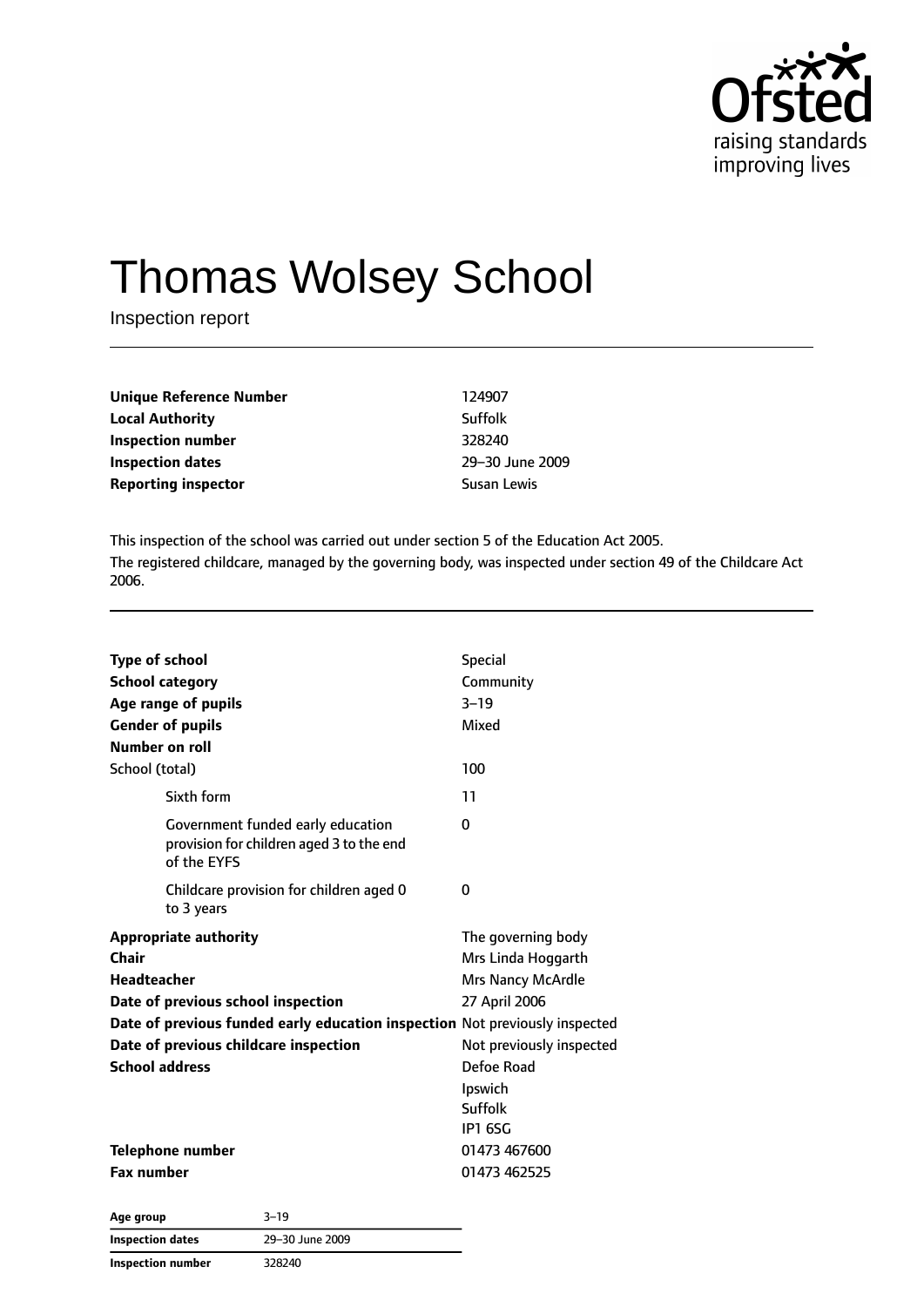.

<sup>©</sup> Crown copyright 2009

Website: www.ofsted.gov.uk

This document may be reproduced in whole or in part for non-commercial educational purposes, provided that the information quoted is reproduced without adaptation and the source and date of publication are stated.

Further copies of this report are obtainable from the school. Under the Education Act 2005, the school must provide a copy of this report free of charge to certain categories of people. A charge not exceeding the full cost of reproduction may be made for any other copies supplied.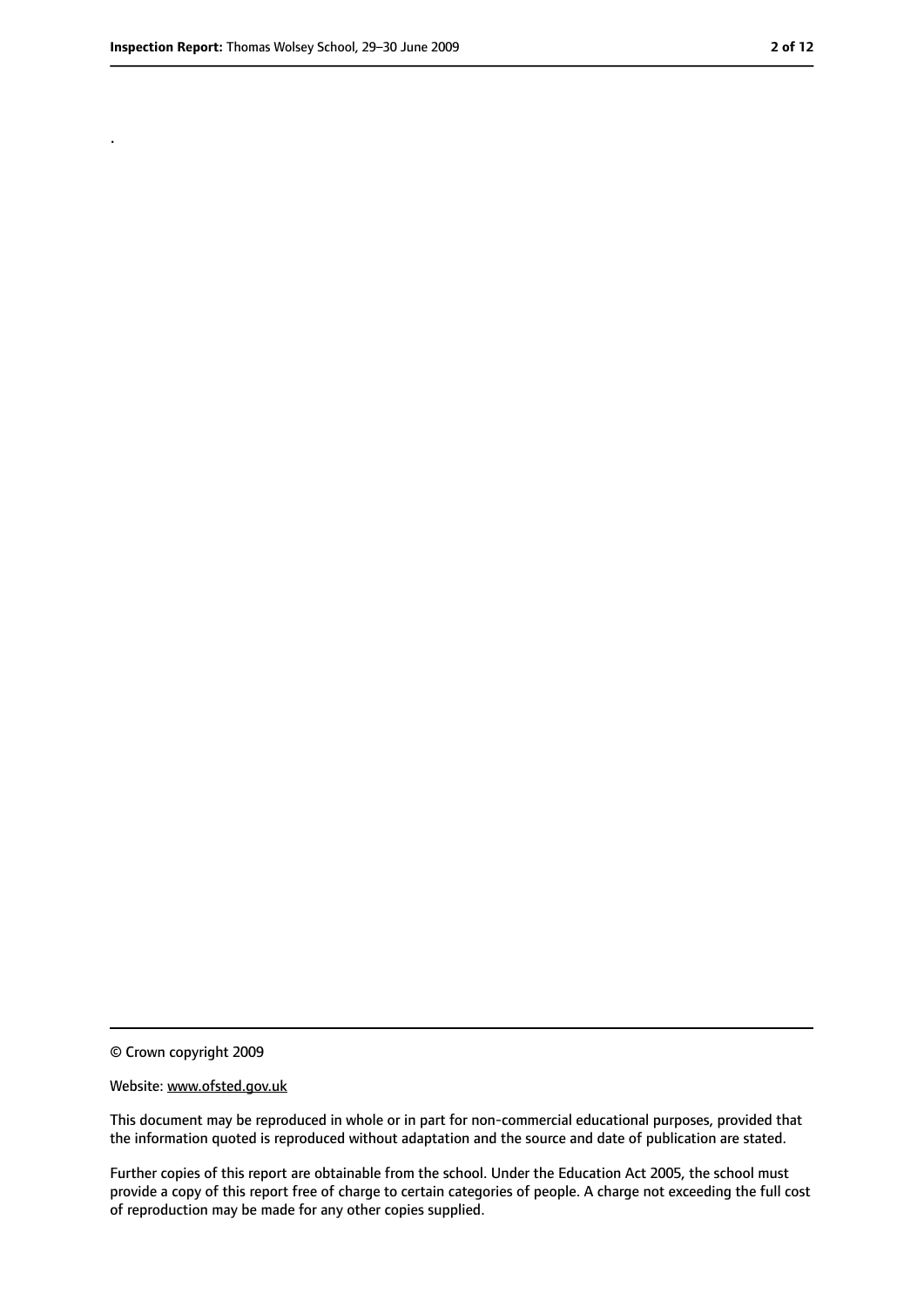# **Introduction**

The inspection was carried out by two additional inspectors.

### **Description of the school**

Thomas Wolsey is a community special school for pupils aged 3 to 19 years who have physical and medical needs and learning difficulties. A small but growing number have complex or profound needs, including multi-sensory impairments. About half are wheelchair users and a similar proportion need some alternative way of communicating. Because of their needs and learning difficulties, pupils enter the school with skills and understanding well below those of others of their age. Of the pupils currently on roll, forty one of these are dual placed, being educated for varying parts of the week in their local mainstream schools. The school provides an outreach service both to support these placements and the inclusion of other pupils with physical needs in mainstream schools. This is a growing part of its work. Thirteen children are in the Early Years Foundation Stage (EYFS) and eleven in the school's sixth form. Almost all pupils are from White British backgrounds.

The school has a number of Awards including Investors in People, Healthy Schools Award, Sportsmark and Active Mark. In January 2009, the school moved into specially adapted premises within Thurleston High School. Thomas Wolsey is seeking Trust status with this school.

### **Key for inspection grades**

| Grade 1 | Outstanding  |
|---------|--------------|
| Grade 2 | Good         |
| Grade 3 | Satisfactory |
| Grade 4 | Inadequate   |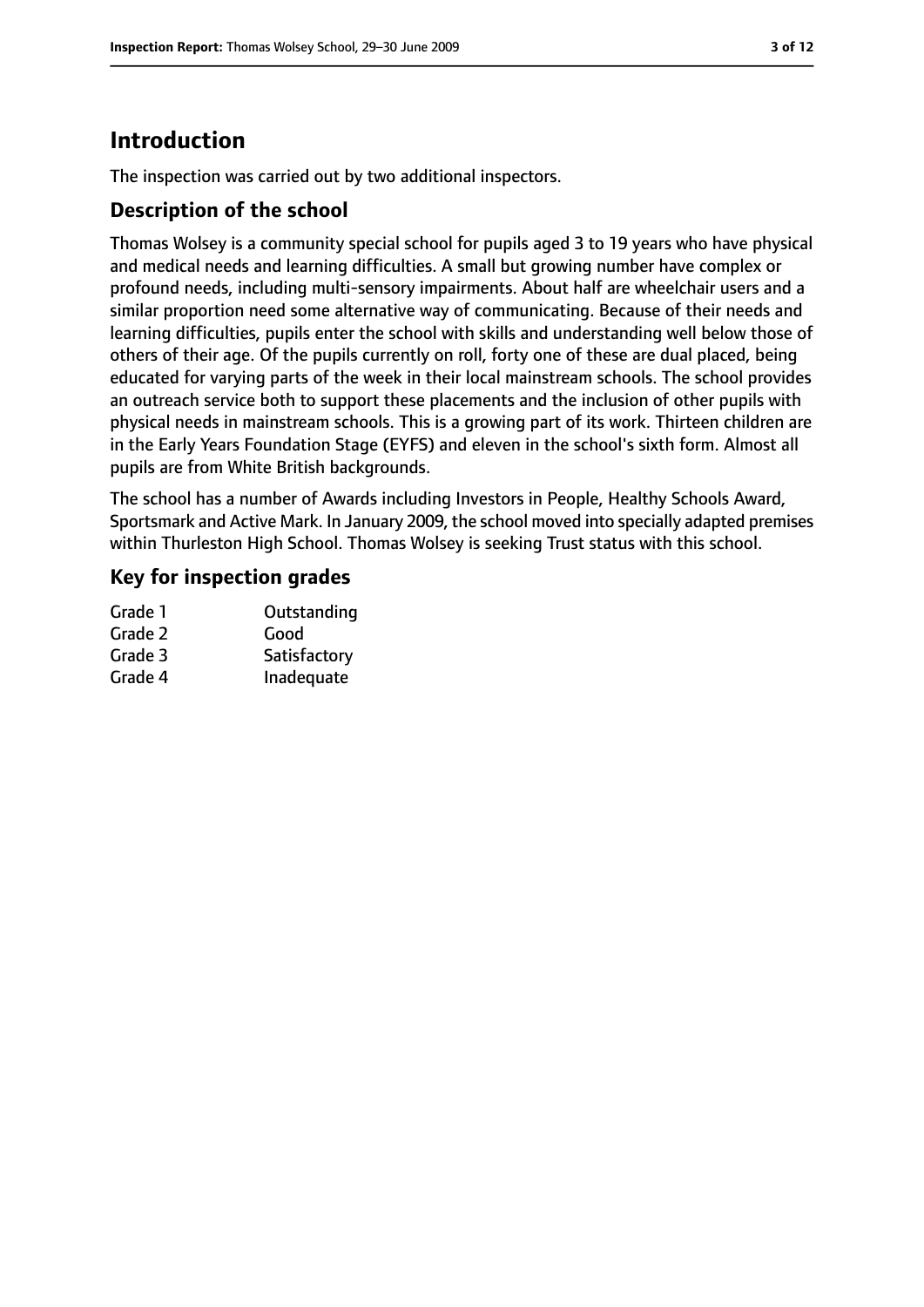# **Overall effectiveness of the school**

#### **Grade: 1**

Parents and children say this is an 'amazing' school in which pupils achieve 'so much personally and educationally'. They also say the school is so successful because staff are 'so determined and committed.' Inspectors agree that this is an exceptional school in which pupils of all ages, whatever their starting point or needs, achieve outstandingly in all aspects of their development. This is because the teaching and learning in lessons, the quality of care and the learning experiences provided, are of the highest quality. Staff say they are determined 'to unwrap the jewels within each child' and give them the best possible opportunities in later life. This they do very well indeed, within an atmosphere of care and concern and celebration of every tiny step towards learning and independence that pupils make.

The care, support and guidance for pupils is exceptional. The school is tenacious in finding the way to include every pupil in lessons, to 'hear their voice' and to keep them safe. Every child is enabled to express themselves and to be as mobile and independent as possible, through the excellent use of technological aids and team work between therapists, other agencies and the school staff. All this contributes to the outstanding personal development, well-being, spiritual, moral, social and cultural development. Attendance is good and behaviour excellent. Really strong partnerships with families, agencies, businesses and other schools maximise pupils' learning opportunities and achievements, whether they are learning in the school, on work experience or in local mainstream provision. The excellent outreach service is very highly regarded by schools, who say that because the advice and support provided isso highly relevant and encouraging, 'this makes the placement work.' The school, with its partner schools, is remarkably successful in maintaining an increasing proportion of its pupils, some with highly complex physical and learning needs, within their local communities and schools.

This outstanding provision is in place because of the exceptionally inclusive vision and excellent leadership and management of the headteacher, the senior leadership team and the various middle managers whose roles have all been strengthened through training and support. The move into Thurleston High has rejuvenated this school and excited staff and pupils of both schools. In a short time, because of the commitment of both headteachers, these two schools have become a remarkably harmonious community which celebratessimilarities and differences and increasingly shares teaching and learning experiences to the benefit of staff and pupils. Pupils say that being within the high school puts them in the 'real' world and makes them feel included. The oldest say that moving into Thurleston, the responsibilities they have in school and their work experience opportunities, really help them to feel confident about their future.

The school has improved well since the last inspection and provides excellent value for money, using its resources and those available within its community to best effect. The range of awards that pupils can now take has been broadened well for those in Key Stage 4 and in the sixth form. Provision for those with the most complex needs is now excellent and the ways in which the school challenges itself to improve have also increased. It is extending the way it analyses and sets targets, using a commercial scheme which allows it to compare the progress of groups with others externally. At present, measures of progress are largely linked to the personal goals that pupils are to achieve, although the school does also use its own system of assessing small steps to record progress against national criteria.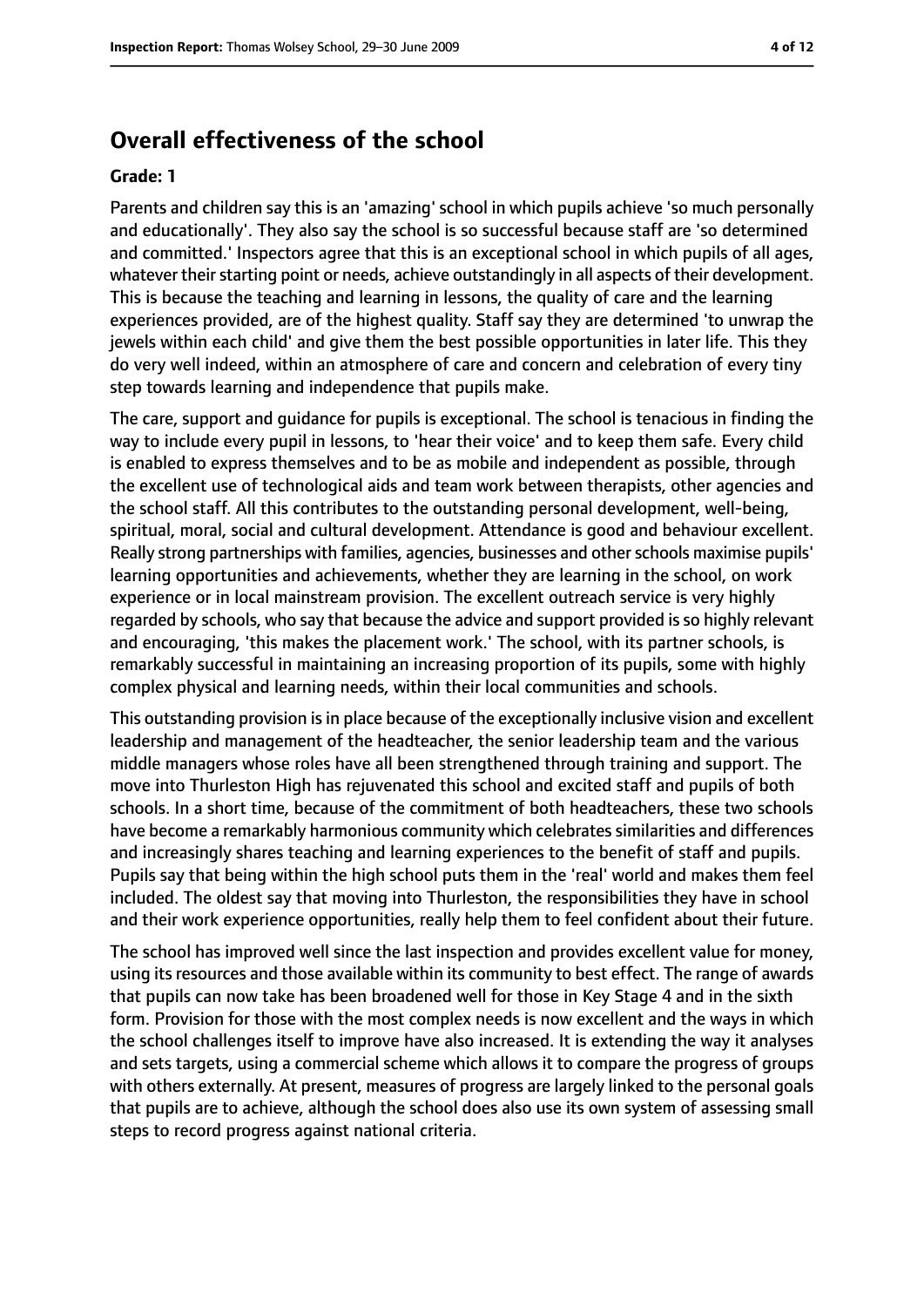The governing body fulfils its duties well and now more actively challenges and holds the school to account. Governors are rightly proud of, and excited by, what they are already achieving through their tenacious support for the co-location and the outreach role of the school.

## **Effectiveness of the sixth form**

#### **Grade: 1**

The sixth form has improved well since the last inspection and is now outstanding. The excellent curriculum offers a range of very well directed, highly relevant activities that are very popular with students and help them to achieve a good range of academic, vocational and personal awards. As a result of this and the excellent teaching and learning, students' achievements and personal development are outstanding. They make exceptional progress in their personal development and in key skills, such as literacy, numeracy, life skills and independence and are justifiably proud of this. Students gain greatly from the daily opportunities for social and academic development with Thurleston students, which enhance the personal development of all involved. For example, students ran a workshop for their mainstream peers on Disability Awareness. Excellent links are in place with the Connexions service, colleges and local businesses providing a very good range of enrichment and ways of preparation for life after school. All this widensstudents'social horizons and their understanding of their own strengths and needs.

## **Effectiveness of the Early Years Foundation Stage**

#### **Grade: 1**

The school makes outstanding provision for its youngest children because of the expert teacher knowledge, the calibre of the team work of all staff and the excellent leadership and management. Almost all the children attend their local schools or playgroups as well as Thomas Wolsey and excellent support is provided for these placements through training of staff, technological support and high quality advice. Staff have a very clear focus on helping each child to demonstrate their capability and helping everyone, including families, to understand and provide for the child well. This is reflected in the excellent relationships they develop with families who say their children have made remarkable progress. Children are indeed helped to learn and develop extremely well in all areas of learning and exceptionally well in physical development, communication, early literacy, numeracy, personal, social development and self help skills. The teaching, learning and the range of experiences provided are exceptional, as is the quality of care and support. This is a caring, nurturing environment in which children's safety and well-being are paramount. Detailed, high quality observations and assessment mean that each child's programme is carefully targeted. Not a moment is lost and children's individual personalities and talents are nurtured and shine through.

## **What the school should do to improve further**

■ In order to ensure more accurate and challenging target setting, extend the ways that the small steps of progress that pupils and groups make are recorded and evaluated.

# **Achievement and standards**

#### **Grade: 1**

Pupils of all ages achieve extremely well in all subjects and in relation to the challenging targets they are set through their individual education plans. Excellent use of technology, including information and communication technology (ICT), supports their achievements in communication, reading, independence and self help, sometimes quite remarkably. Pupils in Key Stage 4 and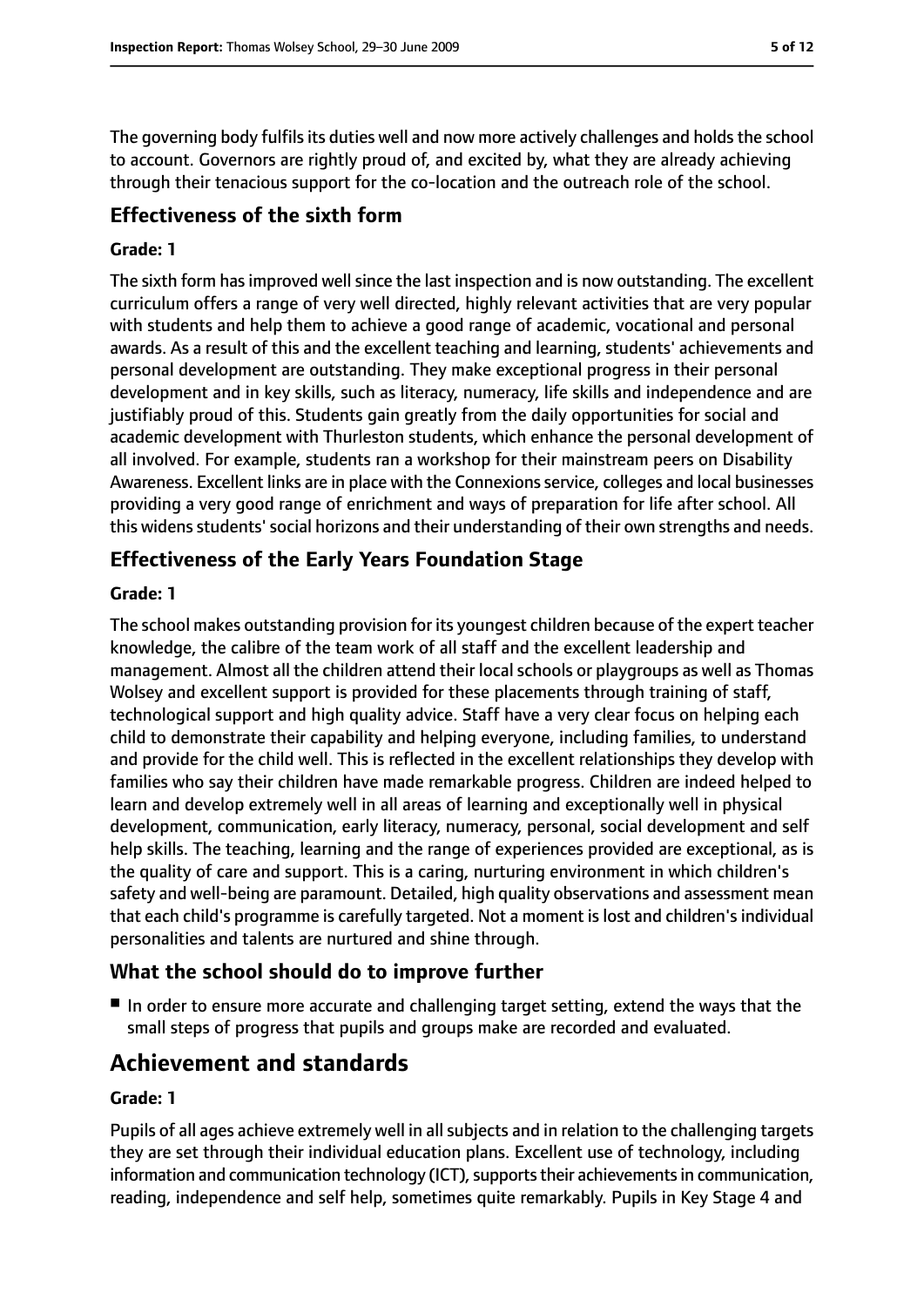post-16, gain a range of both academic and vocational awards highly appropriate for their levels and needs. The school works well with its partnerships to extend these and find the right award for the right pupil. Current work and last year's award results, confirm these achievements to be very good indeed and that individual pupils' particular talents are sought out and provided for. For example, pupils did particularly well in GCSE art and design, science and mathematics, the expressive arts and in Sports Leaders awards. Those with the most complex needs, including those with multi-sensory disability, achieve extremely well from their starting points. They make small but hugely significant gains. This is because the school has focused really well on increasing staff expertise and their understanding of how to meet these pupils' needs.

# **Personal development and well-being**

#### **Grade: 1**

Pupils' personal development, including their spiritual, moral, social and cultural development, is outstanding. Pupils of all ages display great enthusiasm for school, have excellent relationships with each other and their teachers and thoroughly enjoy learning together. Those with more complex communication needs quicken their social development as they become skilled in the use of pictures, symbols, switches and signing to communicate with others. The development of their independence is a significant strength of this school. From an early age, pupils are encouraged to take responsibility and show initiative. This helps to raise their confidence and self-esteem. The school council structure enables pupils to contribute and really influence improvements to their learning environment. Pupils have an excellent understanding of how to stay healthy and safe. They are encouraged to adopt healthy lifestyles through regular physical exercise and benefit from the excellent linksthe school has with health and educational professional services and sports clubs. They feel secure and well supported in school and confident about taking part in a range of challenging activities in and outside school that further boost their feelings of self-worth and achievement. For example, they take part in the Sports Leaders Award programme. Pupils make good ambassadors for the school in the many joint activities with pupils from other schools and contribute very well to the wider community. They are very well prepared for the world of work, through a good careers education programme and good links with the Connexions service.

# **Quality of provision**

## **Teaching and learning**

#### **Grade: 1**

Every lesson in this school is carefully planned with each individual's needs and interests in mind. This is all supported by the excellent ways in which staff observe, note and reflect carefully on pupils' learning in lessons and adapt their plans in relation to this. Staff are extremely creative in the resources they bring to lessons and the ways in which they excite pupils' involvement and interest. As a result, even pupils who are tentative learners will 'have a go' at a new experience because they trust their teachers and because of the constant encouragement and feedback they receive. Computers and other aids, such as the use of symbols and signs, support pupils' learning, communication and involvement very well indeed. Special support assistants make a huge contribution to pupils' learning and comfort, as doesthe joint work with therapists. This all ensures pupils' programmes build extremely well on their prior achievements and allows them the opportunity to try out skills in meaningful ways.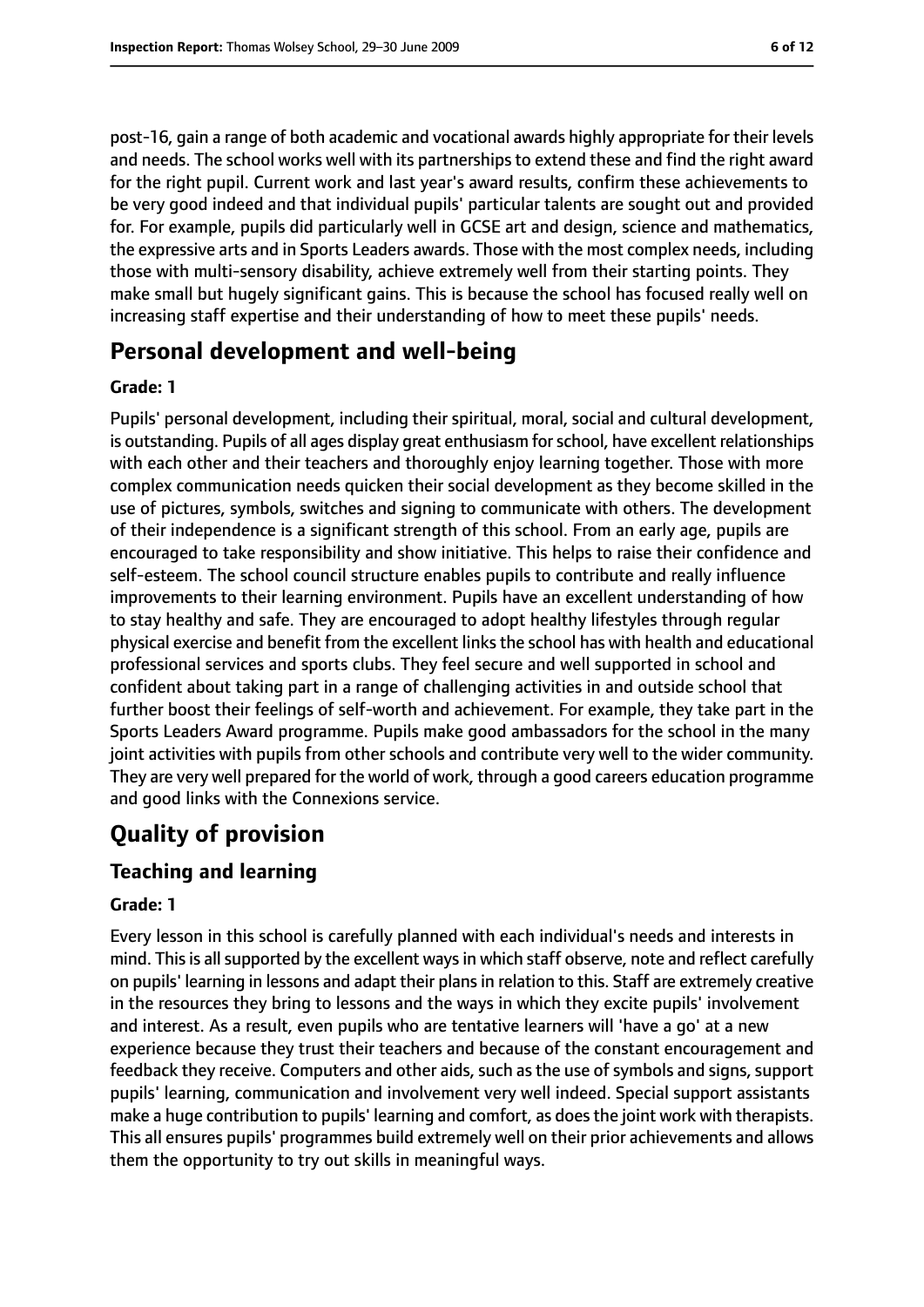## **Curriculum and other activities**

#### **Grade: 1**

The curriculum covers all the elements that it should, is well thought out and highly relevant to the needs of all pupils. It is interpreted in an imaginative way, with a strong emphasis on physical activity, key and life skills, communication and the development of independence. A very strong personal, social, health and citizenship programme permeates the life of the school with enjoyment of learning, confidence building and self-esteem at its heart. Learning is enhanced by an excellent range of visits and visitors to extend pupils' experiences and personal development. These, and excellent partnerships and links, such as those with Ipswich Town Football Club and the local allotments, enrich the curriculum and pupils' understanding of different communities and needs extremely well. The sensory curriculum has been enhanced and developed extremely well with the support of the national charity, SENSE. It promotes learning for all pupils, but particularly those with the most complex needs, very well. The school has outstanding links with many local schools, enabling staff in both settings to share expertise and improve their practice. Those in dual placements receive carefully planned and coordinated experiences and support that enhance their learning.

There is an excellent new sensory room and hydro pool resource, equipped with the latest technological aids, which stimulate and enhance learning for pupils with complex needs.

#### **Care, guidance and support**

#### **Grade: 1**

Pupils learn and grow in a safe and hugely supportive environment because they are cared for exceptionally well. Strong partnerships with medical health professionals and other outside agencies ensure that pupils' needs are fully met within the school environment and very well prepared for life beyond it. As a result, all pupils, including those with sensory and complex learning needs achieve excellently in relation to their personal targets. Appropriate arrangements for protecting and safeguarding pupils, including risk assessments, are fully in place and meet government requirements. Pupils are given really good feedback as to how they are doing and what they now need to do to improve. However, although individual education plans include clear, achievable targets, there is some inconsistency in ascribing the timelines for targets to be achieved.

Parents are actively involved as partners in their child's development and very well involved, for example, during annual reviews of statements and at transition reviews. Their views are carefully considered and as a result they feel very well informed.

# **Leadership and management**

#### **Grade: 1**

Leaders and managers at every level have a very clear view of where the school is going and what now needs to be done to improve further. The school has an ambitious, inclusive vision. Leaders are determined to ensure their pupils achieve well and are as independent as possible and that they both value themselves and are valued. The co-location and move towards Trust status with the High School, and the exceptional local and regional partnerships they have formed, istestament to their determination to achieve this. The school has considerable evidence to back up its judgements about how well it is doing. However, this does not always show to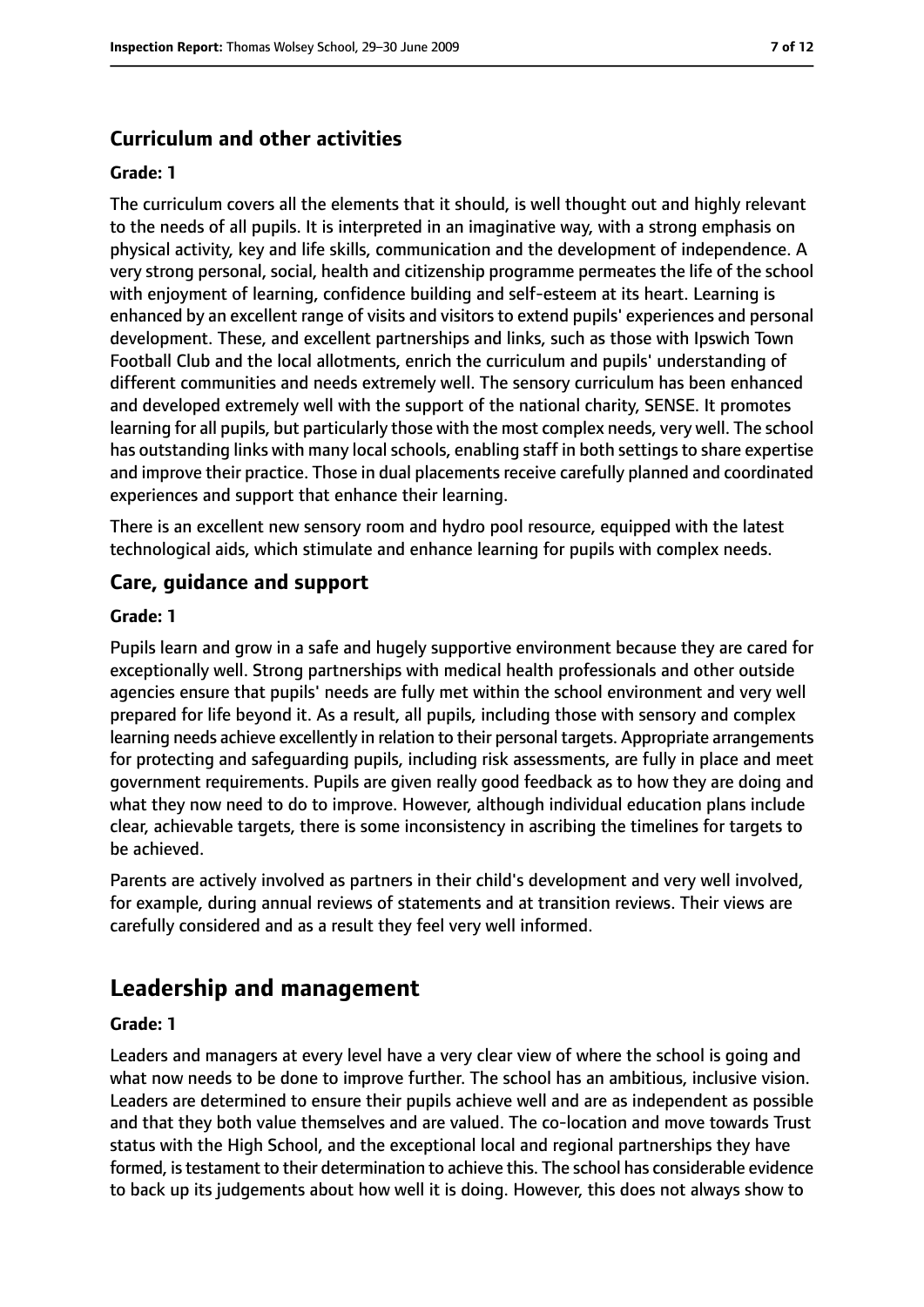best effect the excellent progress that pupils make and recognises that it could be analysed and organised in even more effective ways. The school has made a good start on improving this. It is a school which always strives to improve and readily puts new systems, procedures and approaches in place where it evaluates these could have a positive effect. A good example is the targeted work on the multi sensory curriculum with SENSE which has clearly paid off. Managers of the different departments and subjects are highly effective, reviewing carefully their achievements and identifying where they could improve even more. Governance is now good and has some outstanding features, such as the ways in which governors have worked tirelessly towards the co-location and raised money for the playground. The school makes a strong contribution to community cohesion through its own curriculum, its extensive links and its work with the high school. This enables its own pupils and others to celebrate and understand similarities, difference and disability well. This all confirms the leadership and management to be outstanding, including the value for money and the school's capacity to improve even more.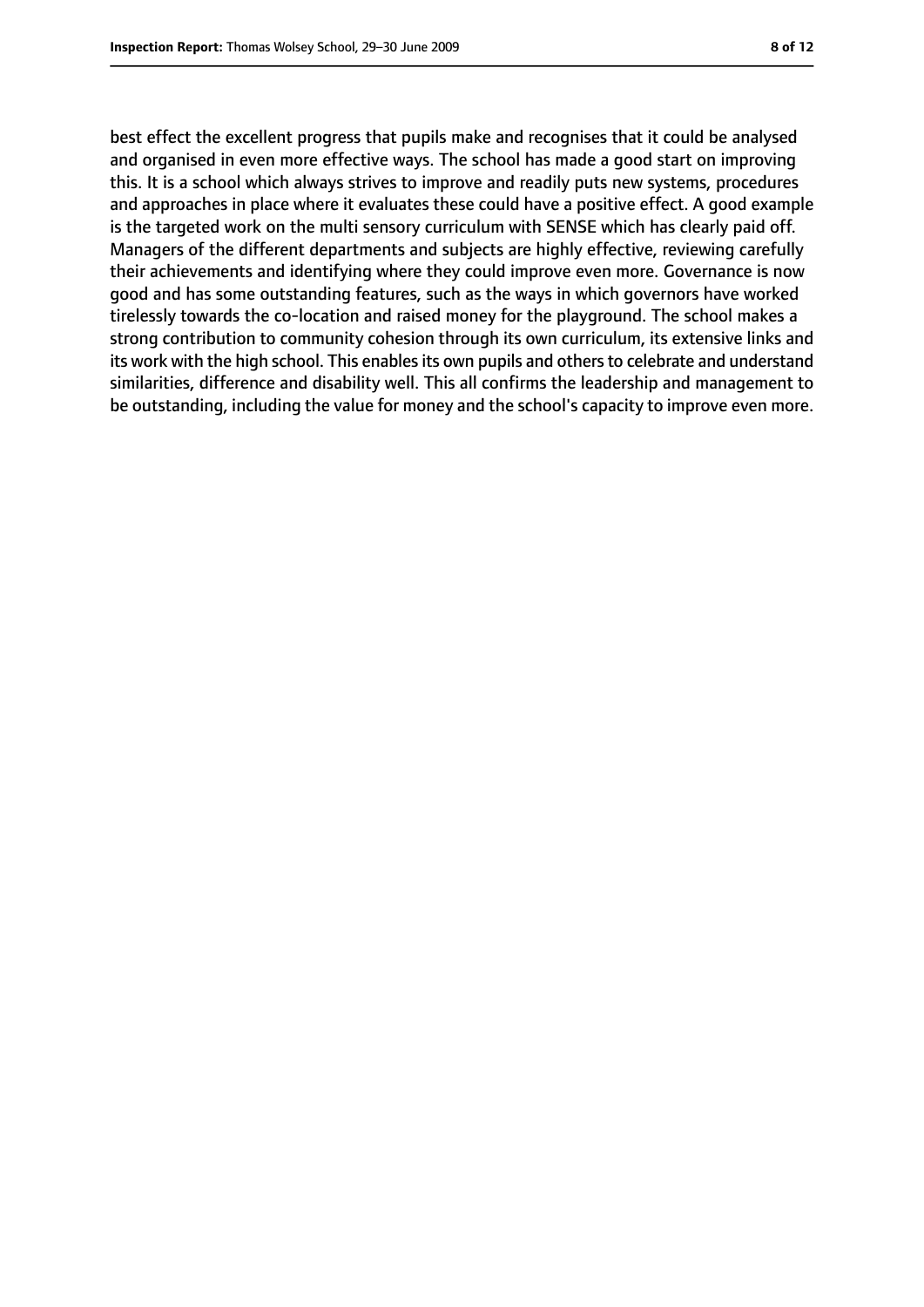**Any complaints about the inspection or the report should be made following the procedures set out in the guidance 'Complaints about school inspection', which is available from Ofsted's website: www.ofsted.gov.uk.**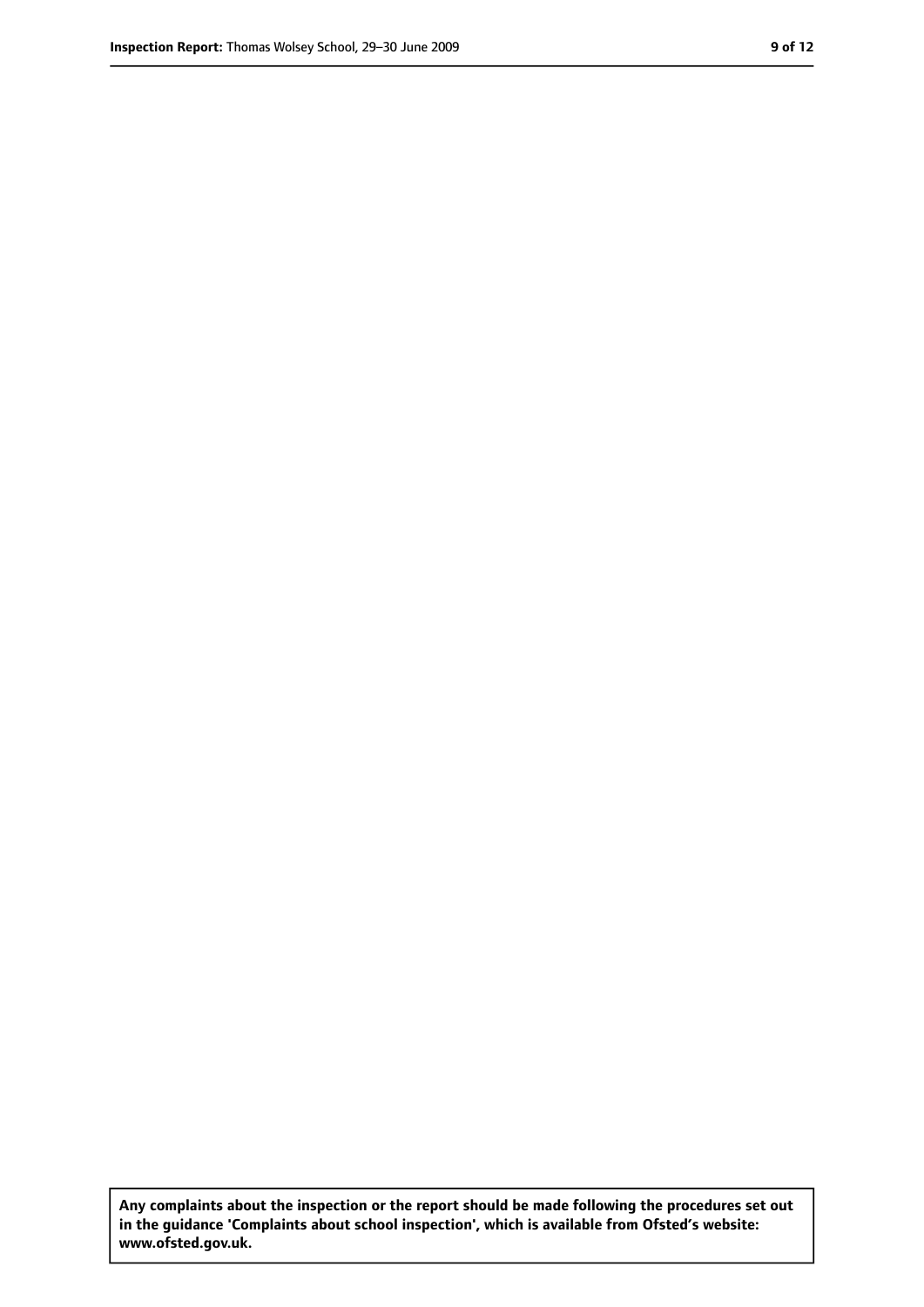# **Inspection judgements**

| Key to judgements: grade 1 is outstanding, grade 2 good, grade 3 | School<br><b>Overall</b> | $16-19$ |
|------------------------------------------------------------------|--------------------------|---------|
| satisfactory, and grade 4 inadequate                             |                          |         |

### **Overall effectiveness**

| How effective, efficient and inclusive is the provision of<br>education, integrated care and any extended services in<br>meeting the needs of learners? |     |     |
|---------------------------------------------------------------------------------------------------------------------------------------------------------|-----|-----|
| Effective steps have been taken to promote improvement since<br>the last inspection                                                                     | Yes | Yes |
| How well does the school work in partnership with others to<br>promote learners' well being?                                                            |     |     |
| The capacity to make any necessary improvements                                                                                                         |     |     |

# **Effectiveness of the Early Years Foundation Stage**

| How effective is the provision in meeting the needs of<br>children in the EYFS?              |  |
|----------------------------------------------------------------------------------------------|--|
| How well do children in the EYFS achieve?                                                    |  |
| How good are the overall personal development and well-being<br>of the children in the EYFS? |  |
| How effectively are children in the EYFS helped to learn and<br>develop?                     |  |
| How effectively is the welfare of children in the EYFS promoted?                             |  |
| How effectively is provision in the EYFS led and managed?                                    |  |

## **Achievement and standards**

| How well do learners achieve?                                                                               |  |
|-------------------------------------------------------------------------------------------------------------|--|
| The standards <sup>1</sup> reached by learners                                                              |  |
| How well learners make progress, taking account of any<br>significant variations between groups of learners |  |
| How well learners with learning difficulties and/or disabilities<br>  make progress                         |  |

#### **Annex A**

<sup>&</sup>lt;sup>1</sup>Grade 1 - Exceptionally and consistently high; Grade 2 - Generally above average with none significantly below average; Grade 3 - Broadly average to below average; Grade 4 - Exceptionally low.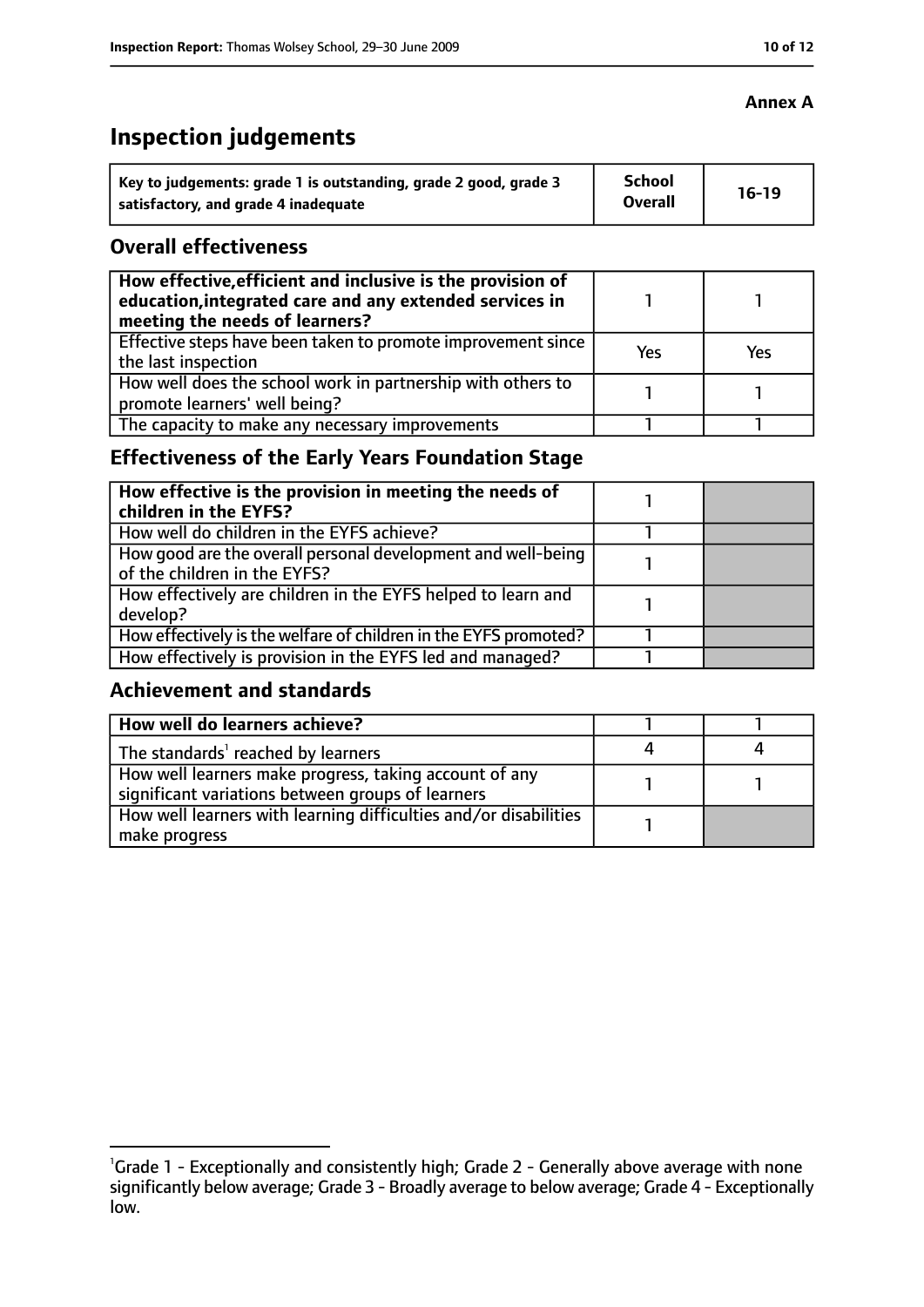# **Personal development and well-being**

| How good are the overall personal development and<br>well-being of the learners?                                 |  |
|------------------------------------------------------------------------------------------------------------------|--|
| The extent of learners' spiritual, moral, social and cultural<br>development                                     |  |
| The extent to which learners adopt healthy lifestyles                                                            |  |
| The extent to which learners adopt safe practices                                                                |  |
| The extent to which learners enjoy their education                                                               |  |
| The attendance of learners                                                                                       |  |
| The behaviour of learners                                                                                        |  |
| The extent to which learners make a positive contribution to<br>the community                                    |  |
| How well learners develop workplace and other skills that will<br>contribute to their future economic well-being |  |

# **The quality of provision**

| How effective are teaching and learning in meeting the<br>full range of learners' needs?              |  |
|-------------------------------------------------------------------------------------------------------|--|
| How well do the curriculum and other activities meet the range<br>of needs and interests of learners? |  |
| How well are learners cared for, quided and supported?                                                |  |

# **Leadership and management**

| How effective are leadership and management in raising<br>achievement and supporting all learners?                           |     |     |
|------------------------------------------------------------------------------------------------------------------------------|-----|-----|
| How effectively leaders and managers at all levels set clear<br>direction leading to improvement and promote high quality of |     |     |
| care and education                                                                                                           |     |     |
| How effectively leaders and managers use challenging targets<br>to raise standards                                           | フ   |     |
| The effectiveness of the school's self-evaluation                                                                            |     |     |
| How well equality of opportunity is promoted and discrimination<br>eliminated                                                |     |     |
| How well does the school contribute to community cohesion?                                                                   |     |     |
| How effectively and efficiently resources, including staff, are<br>deployed to achieve value for money                       |     |     |
| The extent to which governors and other supervisory boards<br>discharge their responsibilities                               | フ   |     |
| Do procedures for safeguarding learners meet current<br>qovernment requirements?                                             | Yes | Yes |
| Does this school require special measures?                                                                                   | No  |     |
| Does this school require a notice to improve?                                                                                | No  |     |